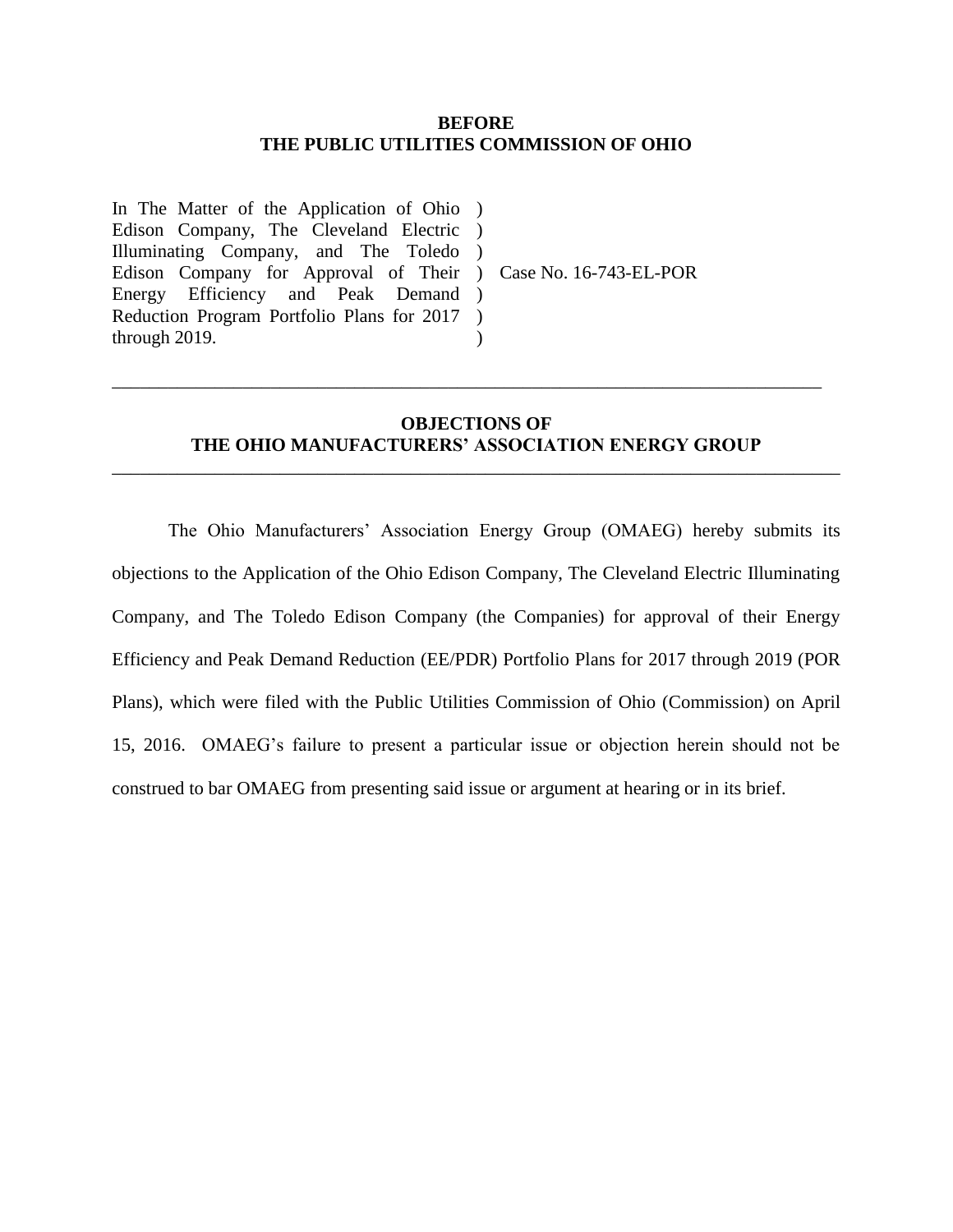# **I. Introduction**

On April 15, 2016, the Companies filed an application for approval of their POR Plans. The Companies state that the POR Plans were developed in accordance with Commission rules and contain a "comprehensive set of cost-effective programs" to meet or exceed statutory requirements and provisions contained in the Companies' Stipulated ESP IV, while considering the suggestions of the Ohio Collaborative Group.<sup>1</sup> Further, the Companies have grouped the programs included in the POR Plans by service to particular customer classes, including (1) residential programs; (2) small enterprise programs; (3) mercantile-utility/large enterprise programs; and (4) government programs.<sup>2</sup>

Through the POR Plans, the Companies seek to continue to collect costs related to peak demand reduction, energy efficiency, and demand side management programs through the previously established Demand Side Management and Energy Efficiency Rider (Rider DSE).<sup>3</sup> Additionally, the Companies seek to continue to collect revenues through the shared savings mechanism, which the Companies' state will be calculated annually on an individual electric distribution utility basis, will include the total discounted net lifetime benefits of all costeffective energy efficiency programs as eligible for shared savings, and will be triggered only when the Companies exceed their annual and cumulative energy saving targets per year. $4$ Pursuant to the Commission's Opinion and Order in the Companies' Stipulated ESP IV case, the

<sup>&</sup>lt;sup>1</sup> In the Matter of the Application of Ohio Edison Company, The Cleveland Electric Company, and The Toledo *Edison Company for Approval of Their Energy Efficiency and Peak Demand Reduction Program Portfolio Plans for 2017 through 2019,* Case No. 16-743-EL-POR (April 15, 2016). The filing contains both the Companies Application and the POR Plans.

<sup>2</sup> POR Plans at 3.

 $3$  Id. at 99.

 $4$  Id at 99-100.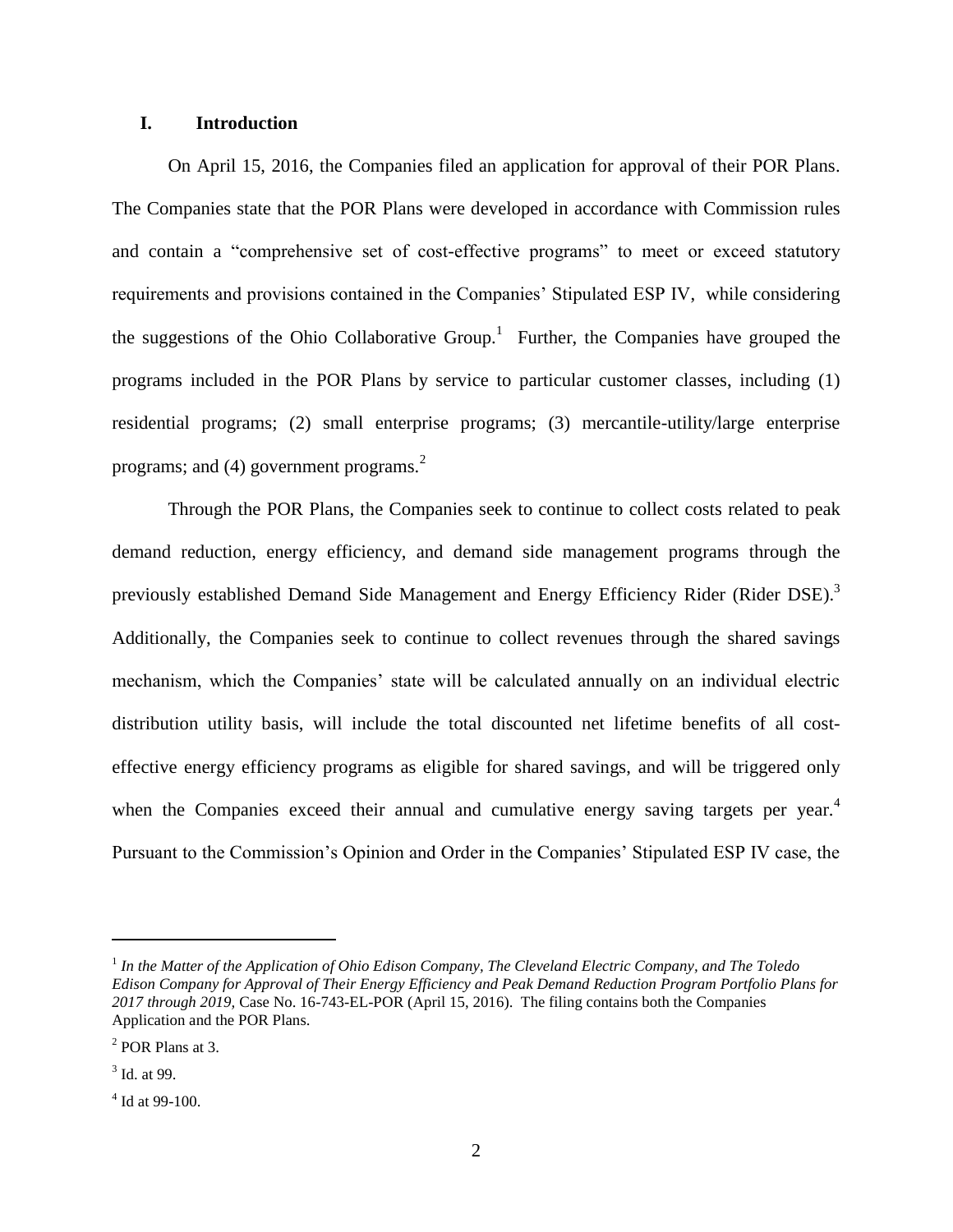Companies are subject to an annual after-tax \$25 million cap on shared savings.<sup>5</sup> Finally, the Companies further contend that the POR Plans are cost-effective based on the Total Resource Cost (TRC) Test as defined in Rule 4901:1-39-01(Y), Ohio Administrative Code.

## **II. Objections**

# **A. The Companies' Customer Action Program should be modified as it does not pass the TRC test, does not include customer protections, and should not be included in the Companies' calculation of a shared savings incentive.**

The Companies seek to continue the Customer Action Program (CAP) established in the Companies' Amended POR Plan,<sup>6</sup> which was modified and approved by the Commission on November 20, 2014.<sup>7</sup> In approving the CAP, the Commission instructed the Companies to appropriately measure and verify any savings before counting such savings and work with its collaborative to develop more detailed information regarding implementation of the CAP.<sup>8</sup>

In the current Application and POR Plans, the Companies state that the CAP passes the

TRC test as demonstrated in Appendix C-4 PUCO Tables 7A, 7C, and 7E of the POR Plans.

The TRC Test is described in Rule 4901:1-39-01(Y) as follows:

"Total resource cost test" means an analysis to determine if, for an investment in energy efficiency or peak-demand reduction measure or program, on a life-cycle basis, the present value of the avoided supply costs for the periods of load reduction, valued at marginal cost, are greater than the present value of the monetary costs of the demand-side measure or program borne by both the electric utility and the participants, plus the increase in supply costs for any periods of increased load resulting directly from the

 $\frac{5}{5}$  Id. at 100.

<sup>&</sup>lt;sup>6</sup> The Amended POR Plan refers to the Companies' amended existing EE/PDR portfolio plans for 2015 and 2016, which the Commission approved on November 20, 2014 (Application at 3).

<sup>7</sup> *In the Matter of the Application of the Ohio Edison Company, The Cleveland Electric Illuminating Company, and The Toledo Edison Company for Approval of Their Energy Efficiency and Peak Demand Reduction Program Portfolio Plans for 2013 through 2015,* Case No. 12-2190-EL-POR, et al., Finding and Order at 5, 9 (November 20, 2014).

<sup>8</sup> Id. at 9.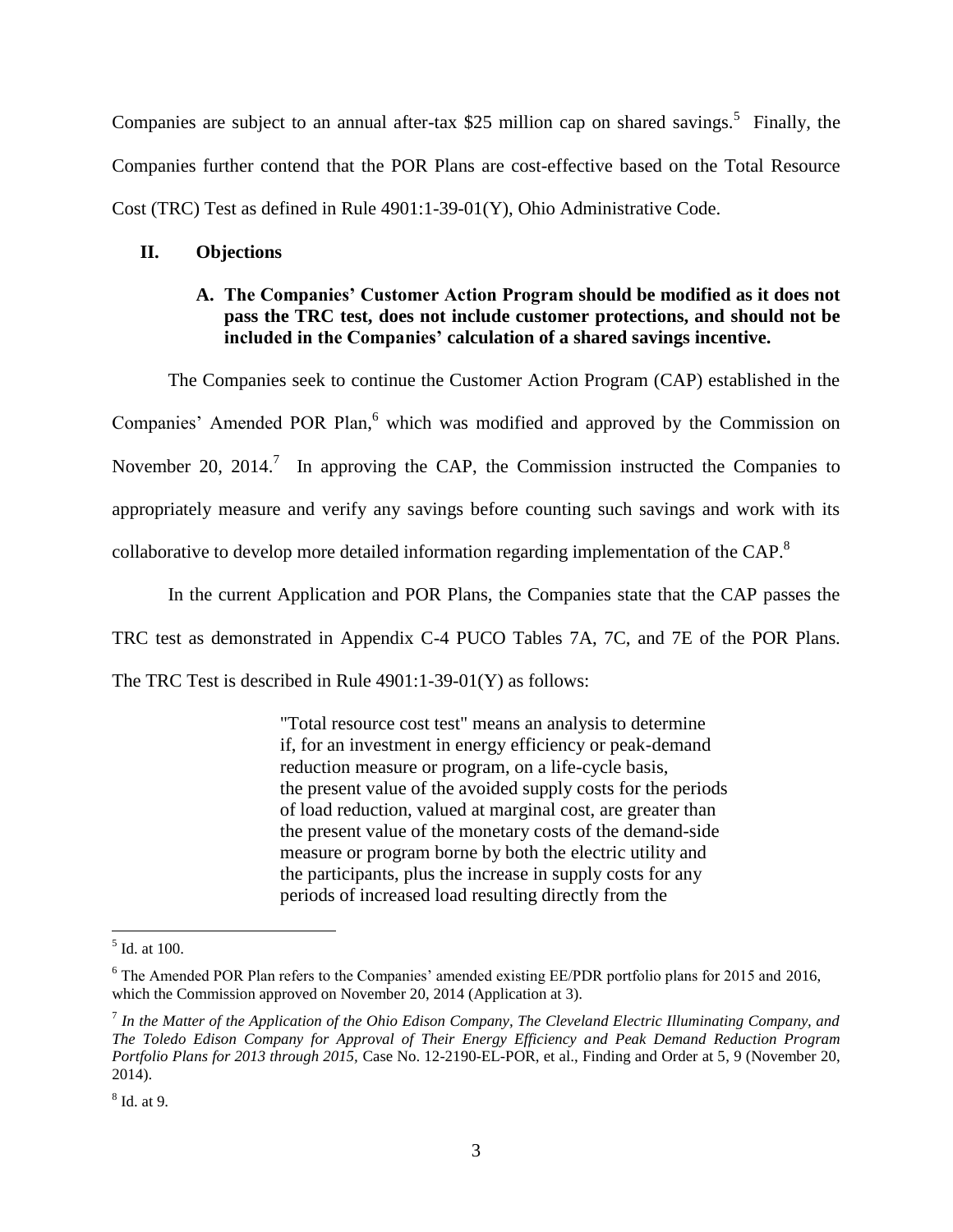### measure or program adoption. \* \* \*

However, PUCO Tables 7A, 7C, and 7E incorrectly assume resource savings in the columns identified as program benefits, load reductions in kW, and MWh saved.<sup>9</sup> In reality, the CAP, by definition, does not produce any resource savings. CAP's sole function is to capture energy efficient projects that occur at the discretion of and financed by customers. The utility company plays no role in producing these savings and therefore the savings should not be captured as part of the CAP.

These independent customer actions do not produce net benefits in program years because they are already taken into consideration as part of any load-forecast. That is, customer actions are assumed to occur at a natural rate as part of any business-as-usual scenario. Net benefits from utility energy efficiency programs should are intended to account for the above business-as-usual energy savings produced by a particular program, not merely business-as-usual energy efficiency savings of customers that have already been considered in load forecasts. Given that the CAP is by definition business-as-usual actions, with no influence of the utility, the CAP has no net benefits distinguishable from the business-as-usual case.

Therefore, the Companies' proposal to collect a shared savings incentive from savings through the CAP is unjust and unreasonable and should be rejected. The Companies state that "the savings of all programs" will be used in calculating whether the Companies have exceeded their benchmarks for a specific year and have triggered the shared savings incentive mechanism.<sup>10</sup> Presumably, this would include savings from CAP. However, given that the CAP produces no net benefits and includes no action by the Companies in creating the savings, it is unjust and unreasonable to include such savings in the shared savings mechanism. To do so

<sup>&</sup>lt;sup>9</sup> POR Plans, Appendix C-4 PUCO Tables 7A, 7C and 7E.

 $10$  POR Plans at 100.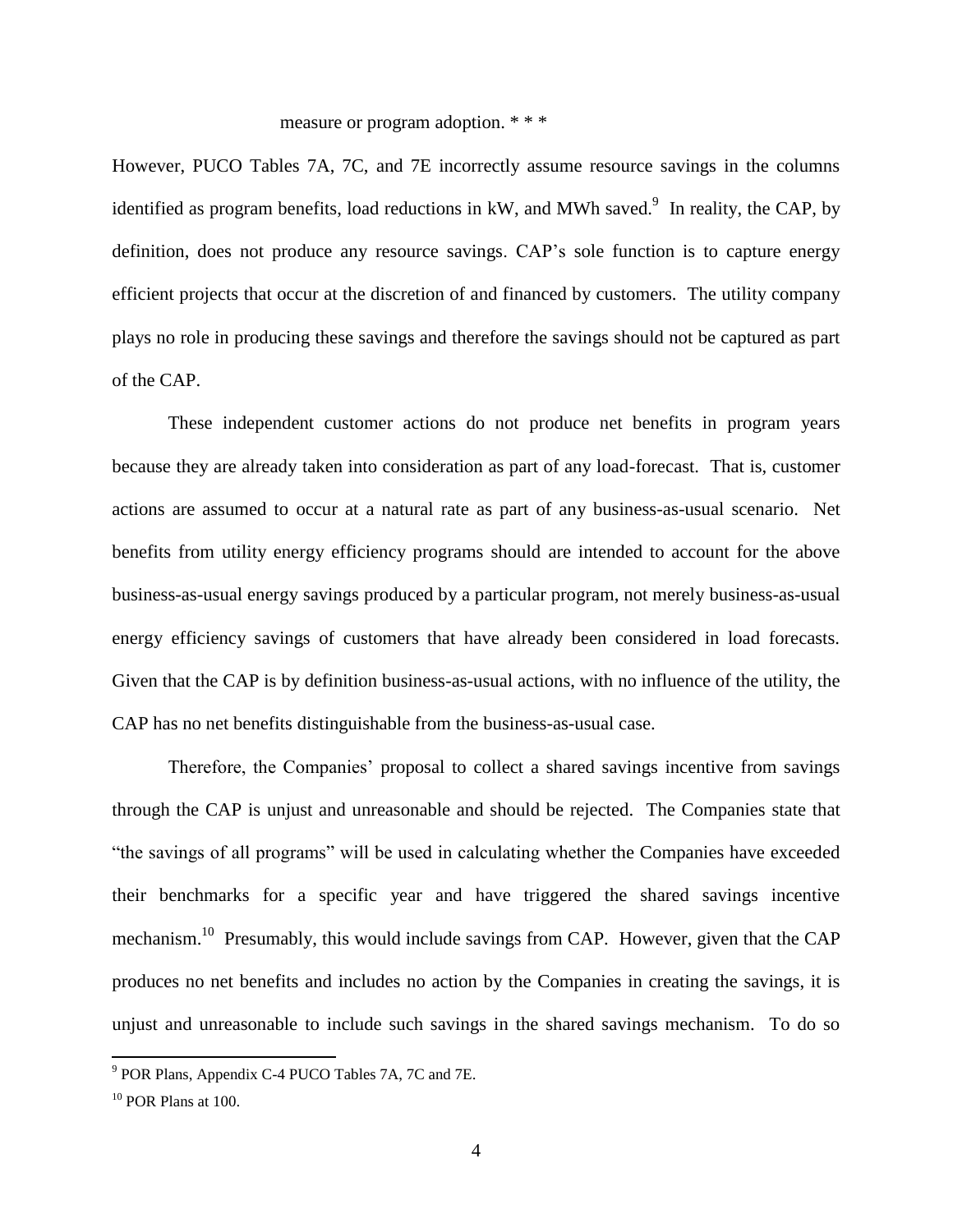would allow the Companies to collect revenues from customers when the Companies had no responsibility for investing in or implementing the energy efficiency programs upon which they are claiming shared savings. This undermines the incentive of the shared savings mechanism as described by the Commission to "motivate and reward the utility for exceeding energy efficiency standards on an annual basis. As the mandated benchmark rises every year, [the utility] must continue to find ways to encourage energy efficiency."<sup>11</sup> Here, the Companies take no actions to encourage energy efficiency through CAP and should not be rewarded through collection of shared savings.

Moreover, the Companies did not propose to collect shared savings through CAP in their Amended POR Plan. Thus, contrary to the Companies' claims, the issue is new and the collection of a shared savings incentive on savings produced by customer actions under CAP (with no net benefits) has not been approved by the Commission.

Finally, the CAP competes with the Mercantile Self-Direct program, and, therefore, undermines customer protections. Customer actions have long been afforded recognition and protection, primarily through the Mercantile Self-Direct mechanism. Through the Mercantile Self-Direct mechanism, a customer can submit proof of energy savings resulting from its own actions and elect either a Rider DSE exemption or a cash commitment payment at 75 percent of the utility rebate value for the project.<sup>12</sup> In both of these scenarios, the Companies' energy

<sup>&</sup>lt;sup>11</sup> In the Matter of the Application of Duke Energy Ohio, Inc. for Recovery of Program Costs, Lost Distribution *Revenue, and Performance Incentives Related to its Energy Efficiency and Demand Response Programs*, Case No. 14-457-EL-RDR, Finding and Order at 5 (May 20, 2015), reh'g pending.

 $12$  POR Plans at 73-74.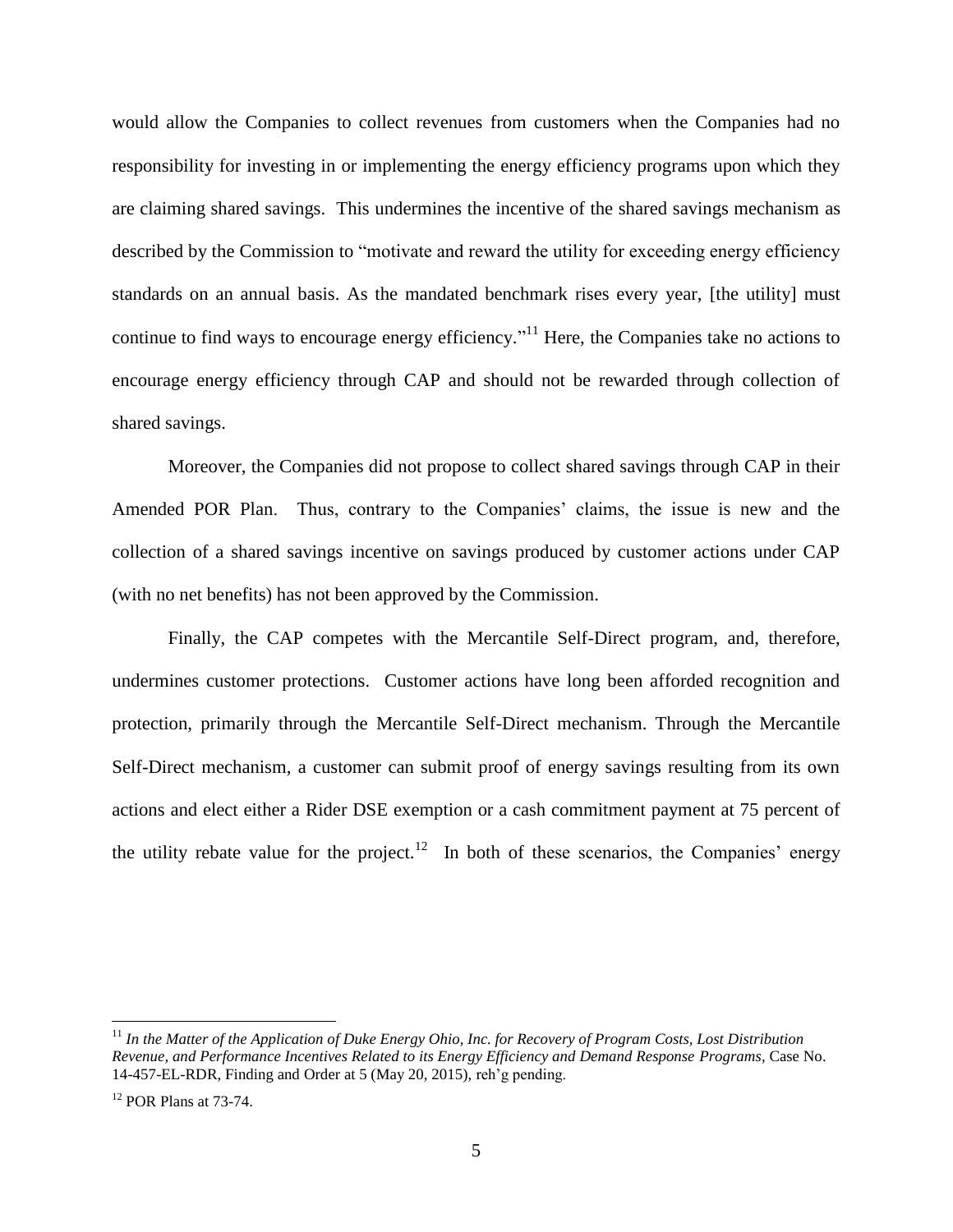efficiency goals are modified based on customer actions, however, the Companies are not permitted to collect shared savings based on the customers' actions in either scenario.<sup>13</sup>

Through the CAP, however, the Companies may subvert the Mercantile Self-Direct program by reducing the financial benefit to customers (i.e., not paying a rebate or providing a rider exemption) while raising profits for themselves (i.e., shared savings incentive) through the use of consultant surveys of manufacturers to ascertain whether a specific manufacturer has completed an energy efficiency project within the previous year. If the manufacturer responds in the affirmative, the Companies will count the resulting energy efficiency savings that were financed by the customer, measure and verify the savings at a cost to ratepayers, and then receive a shared savings incentive on the energy efficiency project. However, the Companies are under no obligation to disclose to the customer that the customer may also benefit from the savings through the Mercantile Self-Direct program (via a rebate or rider exemption). The following table illustrates the comparison between the CAP and Mercantile Self-Direct programs:

|                                                                  | <b>CAP</b>     | Mercantile Self-<br>Direct |
|------------------------------------------------------------------|----------------|----------------------------|
| <b>Customer-Action</b>                                           | Yes            | Yes                        |
| Utility-Influenced Action                                        | N <sub>o</sub> | N <sub>o</sub>             |
| <b>Rider Exemption Available</b>                                 | N <sub>o</sub> | Yes                        |
| Commitment<br>Cash<br>Payment<br>based on Rebate Value Available | N <sub>0</sub> | Yes                        |
| Eligible for Utility Profit                                      | Yes            | N <sub>0</sub>             |

The energy savings received from customer action programs can be achieved through the Mercantile Self-Direct program, and thus, a continuation of the CAP program is unnecessary.

<sup>13</sup> *In the Matter of the Application of The Cleveland Electric Illuminating Company, Ohio Edison Company, and the Toledo Edison Company for Approval of Their Energy Efficiency and Peak Demand Reduction Program Plans for 2013 through 2015,* Case No. 12-2190-EL-POR et al., Opinion and Order at 16 (March 20, 2013).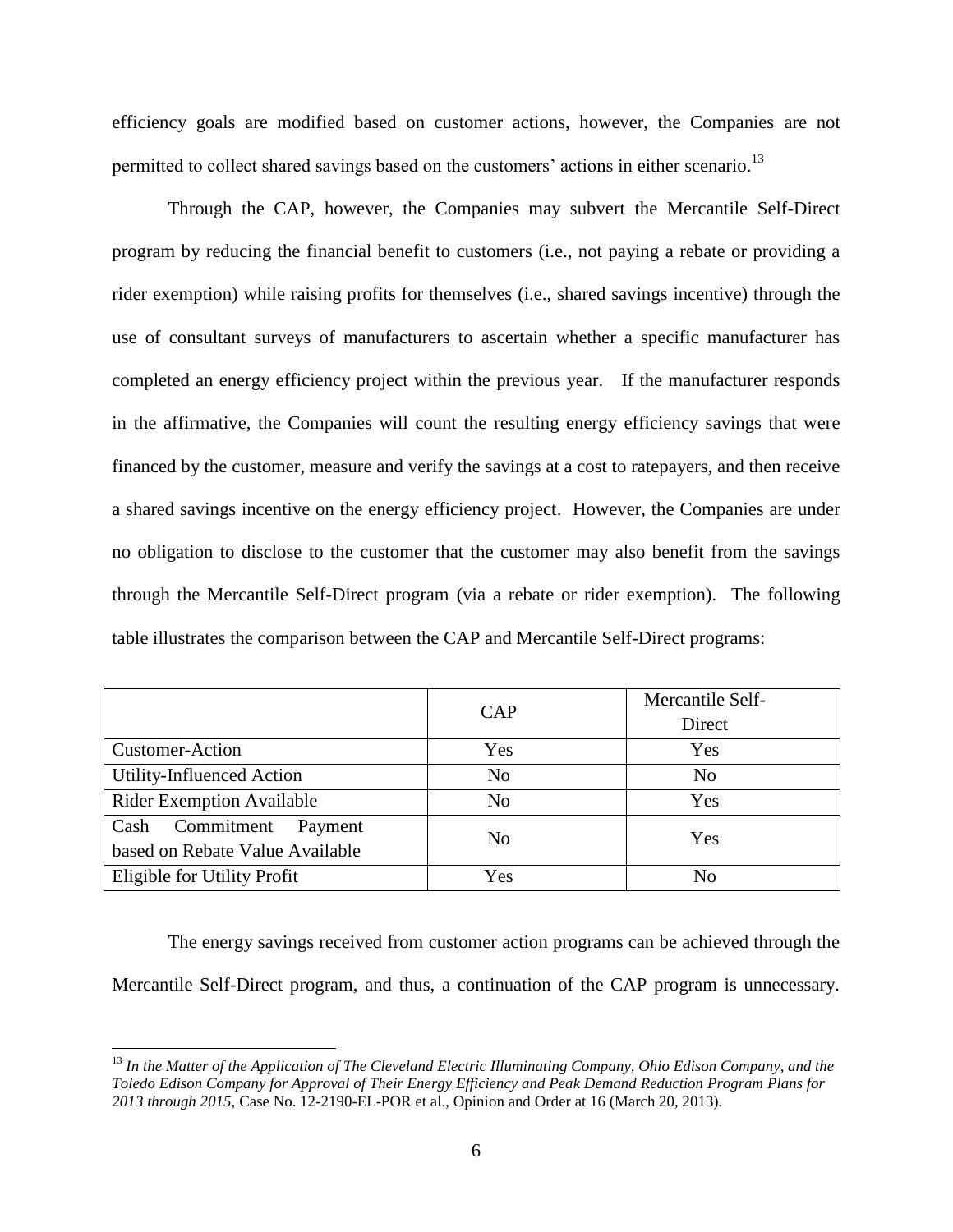Thus, the Commission should modify the Companies' POR Plans and remove the CAP program as it provides no additional customer or system benefits. Nonetheless, if the Commission approves continuation of the CAP, the Commission should disallow any collection of a shared savings incentive on the energy savings achieved from energy efficiency projects completed by customers that were documented or captured through the CAP. Additionally, the Commission should require the Companies to disclose and inform customers of the opportunity to receive a rider exemption and/or cash rebate for its energy efficiency savings achieved through customer actions under the Mercantile Self-Direct program, and the Companies' intent to claim a shared savings incentive on any energy savings achieved by the customer's actions and reported to the Companies.

# **B. The Companies' Application and POR Plans should be modified to clarify that the Companies should only receive a shared savings incentive for performance that exceeds the statutory benchmarks and to adopt new performance metrics.**

The Companies' proposed shared savings incentive mechanism includes five incentive tiers, with each tier containing a compliance percentage and associated incentive percentage.<sup>14</sup> The Commission should clarify that a shared savings incentive for performance is only available if the Companies exceed the statutory benchmarks (101 percent), not if the Companies merely meet the statutory benchmark (100 percent). Therefore, the Commission should modify the second tier and clarify that the shared savings mechanism would only be triggered if the Companies exceed the statutory benchmark, thereby establishing the compliance percentage at greater than 101 percent (instead of 100 percent).

 $14$  POR Plans at 99.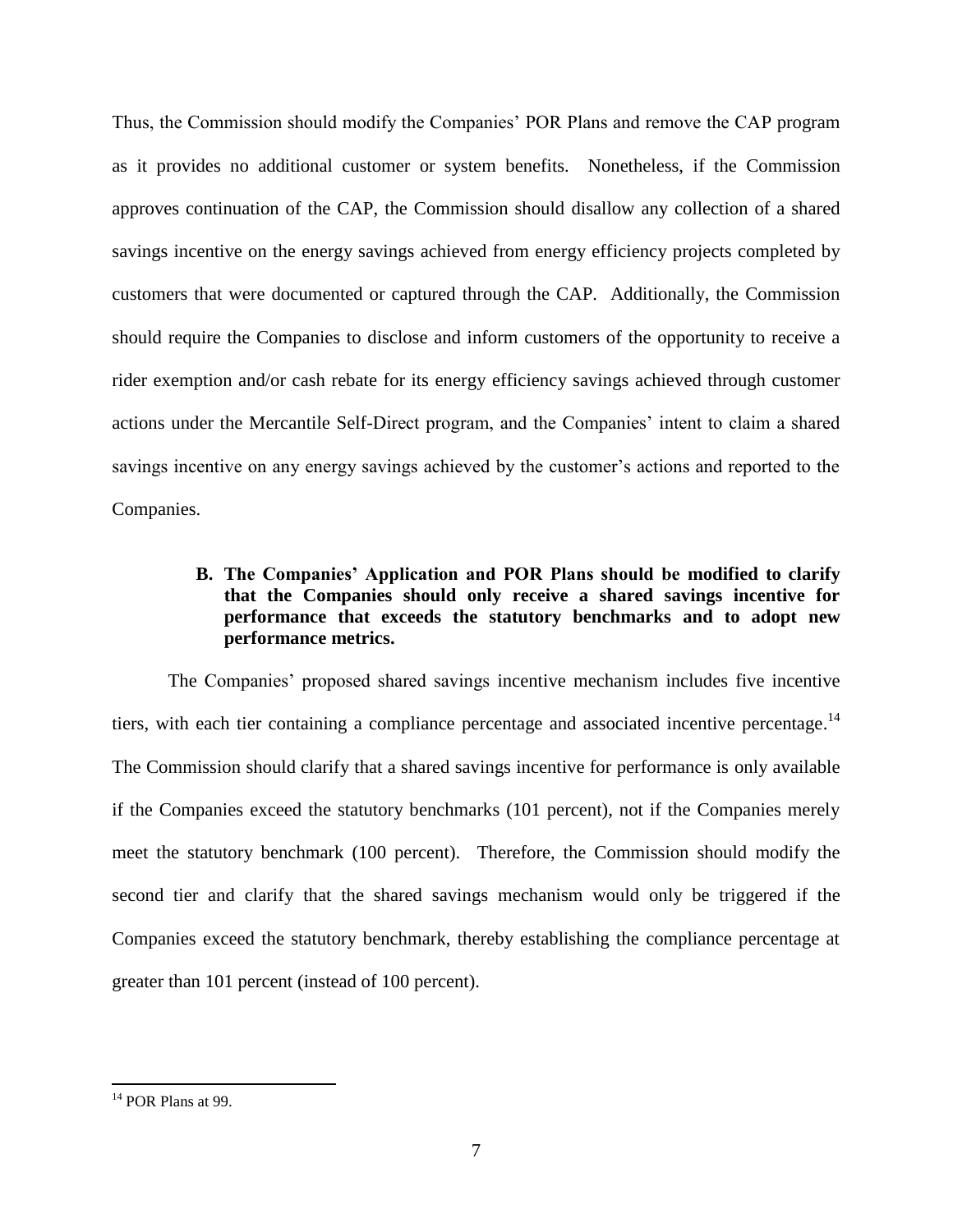Further, in its Stipulated ESP IV, the Companies received approval from the Commission to collect shared savings from its energy efficiency portfolio, capped at \$25 million per year after-tax.<sup>15</sup> Importantly, permitting the shared savings cap to be assessed after-tax results in approximately an additional \$10-\$15 million per year, for a more realistic shared savings cap of \$35-\$40 million annually. This additional \$10-\$15 million will be paid by customers. Therefore, it is critical that the Commission carefully review and consider whether the programs advanced by the Companies should be included in the shared savings calculation in order to protect customers and minimize the amount of additional costs collected from customers.

Finally, the Companies' proposed shared savings incentive tiers should be considered in the context of the quality of the proposed energy efficiency programs. Utilities should be encouraged to deliver low-cost energy efficiency programs that provide benefits to customers. To this end, OMAEG recommends that the Commission adopt new performance metrics for the Companies in order to achieve shared savings incentives. These performance metrics should be considered in addition to the incentive tiers, which require each utility to meet and exceed the annual statutory benchmark before being eligible for shared savings. The OMAEG recommends the following new performance metrics:

> Any above-market credits paid to the Companies through any hedging mechanism related to the wholesale market and/or affiliated generation should be subtracted from the system's energy savings that contribute to the shared savings incentives as these above-market payments deprive customers of system energy savings.

<sup>15</sup> *In the Matter of the Application of Ohio Edison Company, The Cleveland Electric Illuminating Company, and The Toledo Edison Company for Authority to Provide for a Standard Service Offer Pursuant to R.C. 4928.143 in the Form of an Electric Security Plan,* Case No. 14-1297-EL-SSO, Opinion and Order at 95 (March 31, 2016).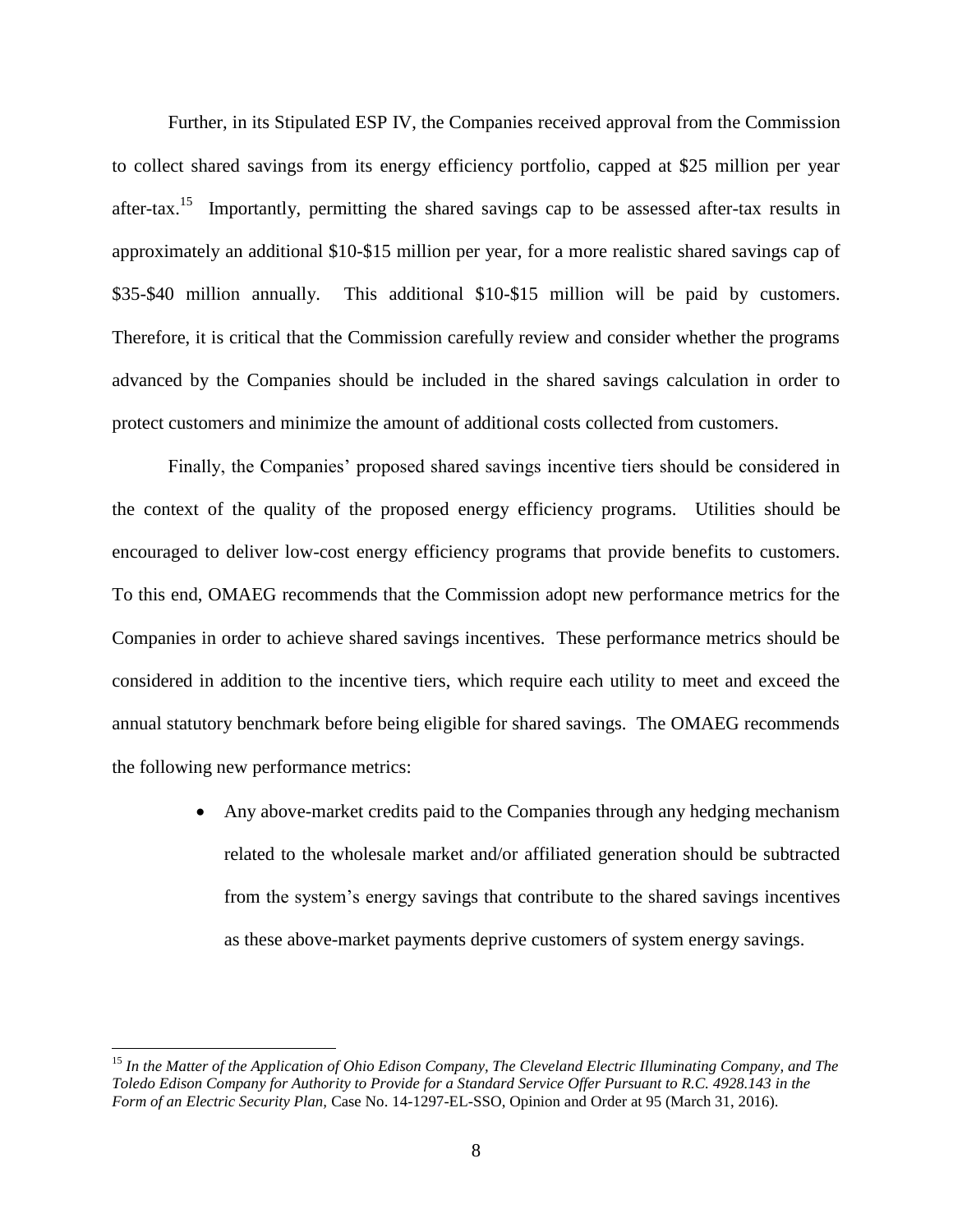- All capacity resources associated with eligible energy efficiency and peak demand reduction resources should be bid into the PJM capacity auctions with 100 percent of the revenue offsetting the energy efficiency rider costs. If all of the capacity resources associated with eligible energy efficiency and peak demand reduction resources are not bid into the PJM capacity auctions, the value of the price suppression effects foregone should be subtracted from the system's energy savings that contribute to the shared savings incentives.
- In addition to quantity of savings achieved, shared savings should be indexed to the cost of the programs. There is a significant discrepancy between Ohio's investor-owned utilities regarding the cost to deliver energy efficiency programs. Utilities that perform expensively receive the same profit incentive as utilities that perform cost-effectively. Because customers cannot choose which utility provides their energy efficiency programs, the Commission should account for these significant differences and encourage utilities to deliver low-cost energy efficiency programs by accounting for the cost performance in the shared savings mechanism.
- Customer satisfaction should be integrated into the shared-savings mechanism. The Commission should have the statewide evaluator conduct customer satisfaction surveys. Customer experience and satisfaction results should then be integrated into the shared-savings mechanism.

## **III. Conclusion**

OMAEG respectfully requests that the Commission determine that CAP does not produce net benefits above the business-as-usual case and remove the CAP program from the POR Plans.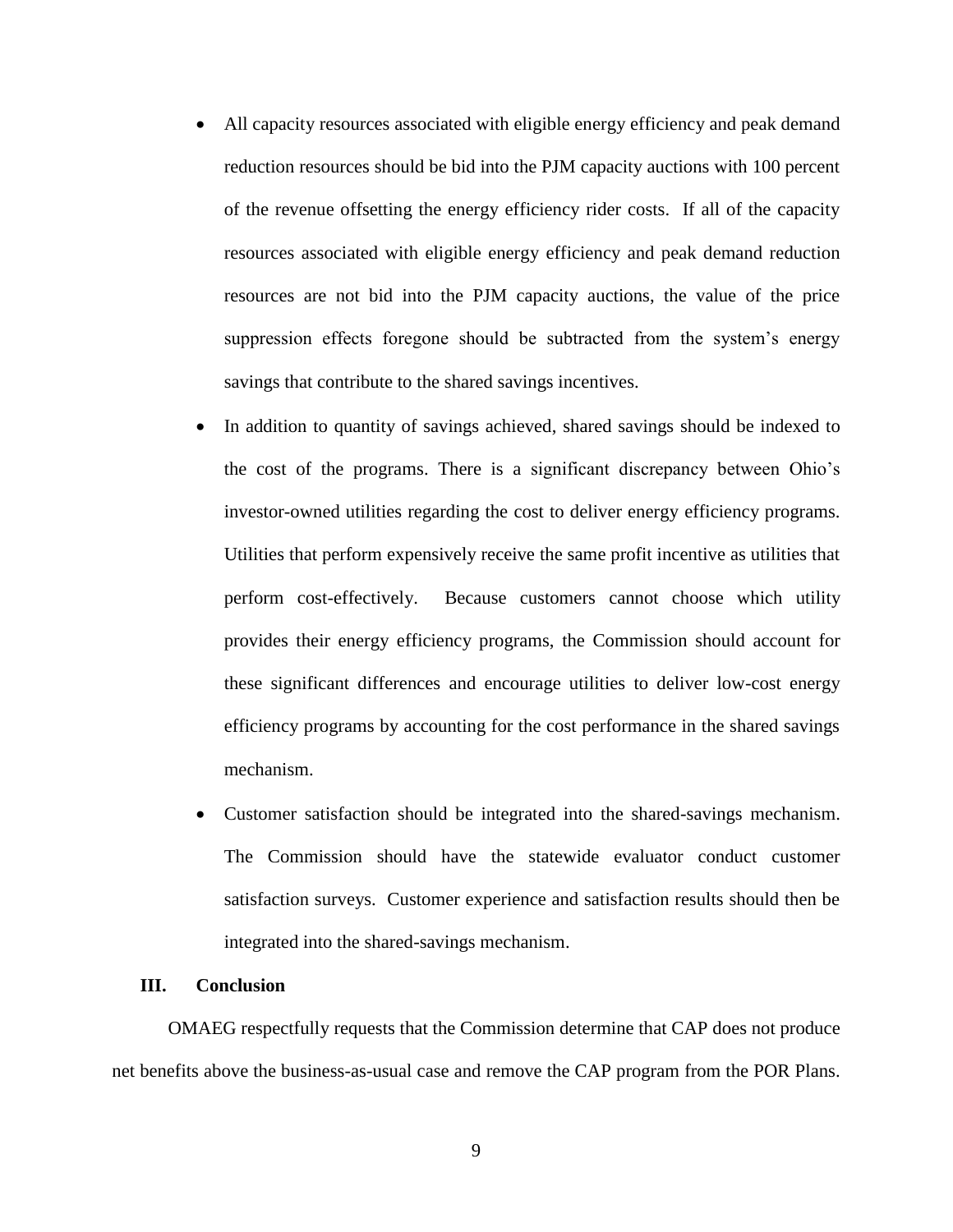OMAEG also requests that the Commission modify the Companies' POR Plans to disallow the collection of shared savings incentives through the CAP. OMAEG further requests that the Commission modify the Companies' POR Plans to clarify that a shared savings incentive for performance is only available if the Companies exceed the statutory benchmarks and to establish new performance metrics for obtaining shared savings incentives as set forth herein.

Respectfully submitted,

/s/ Danielle Ghiloni Walter\_\_\_\_\_ Kimberly W. Bojko (0069402) Danielle Ghiloni Walter (0085245) Carpenter Lipps & Leland LLP 280 Plaza, Suite 1300 280 North High Street Columbus, Ohio 43215 Telephone: (614) 365-4110 Email: [bojko@carpenterlipps.com](mailto:bojko@carpenterlipps.com) [ghiloni@carpenterlipps.com](mailto:ghiloni@carpenterlipps.com) (willing to accept service by email) *Counsel for OMAEG*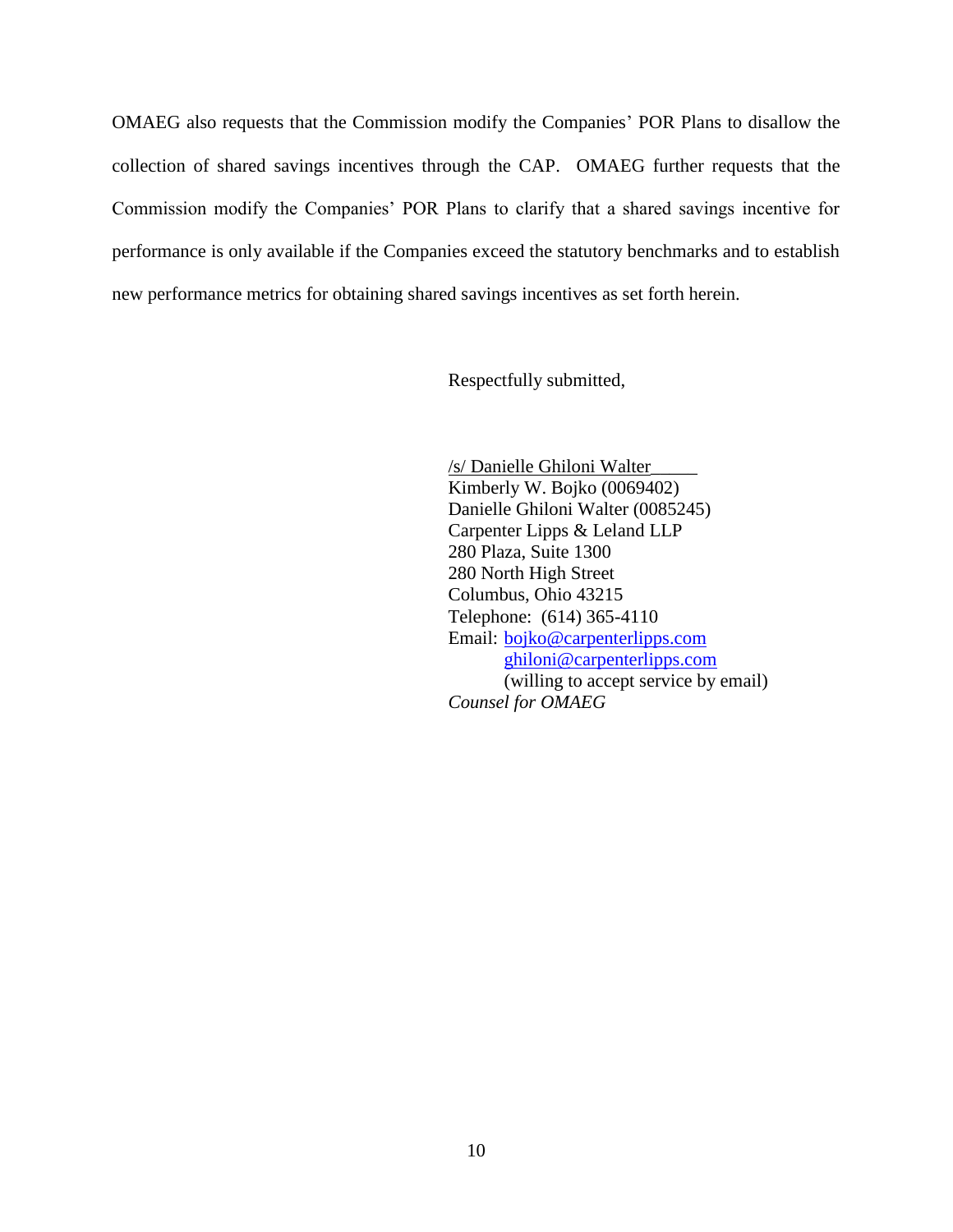### **CERTIFICATE OF SERVICE**

I hereby certify that a true and accurate copy of the foregoing was served upon the following parties via electronic mail on June 14, 2016.

> /s/Danielle Ghiloni Walter\_\_\_\_\_\_\_\_\_\_\_\_\_ Danielle Ghiloni Walter

[Cdunn@firstenergycorp.com](mailto:Cdunn@firstenergycorp.com) [burkj@firstenergycorp.com](mailto:burkj@firstenergycorp.com) [demiraye@firstenergycorp.com](mailto:demiraye@firstenergycorp.com) [kjklaw@yahoo.com](mailto:kjklaw@yahoo.com) [mpritchard@mwncmh.com](mailto:mpritchard@mwncmh.com) [tdougherty@theoec.org](mailto:tdougherty@theoec.org) [jfinnigan@edf.org](mailto:jfinnigan@edf.org) [mfleisher@elpc.org](mailto:mfleisher@elpc.org) [cmooney@ohiopartners.org](mailto:cmooney@ohiopartners.org) [rdove@attorneydove.com](mailto:rdove@attorneydove.com) [Christopher.healey@occ.ohio.gov](mailto:Christopher.healey@occ.ohio.gov) [Kyle.kern@occ.ohio.gov](mailto:Kyle.kern@occ.ohio.gov) [ricks@ohanet.org](mailto:ricks@ohanet.org) [mwarnock@bricker.com](mailto:mwarnock@bricker.com) [dborchers@bricker.com](mailto:dborchers@bricker.com) [dstinson@bricker.com](mailto:dstinson@bricker.com) [callwein@keglerbrown.com](mailto:callwein@keglerbrown.com) [William.wright@ohioattorneygeneral.gov](mailto:William.wright@ohioattorneygeneral.gov) [Natalia.messenger@ohioattorneygeneral.gov](mailto:Natalia.messenger@ohioattorneygeneral.gov) [orourke@carpenterlipps.com](mailto:orourke@carpenterlipps.com)